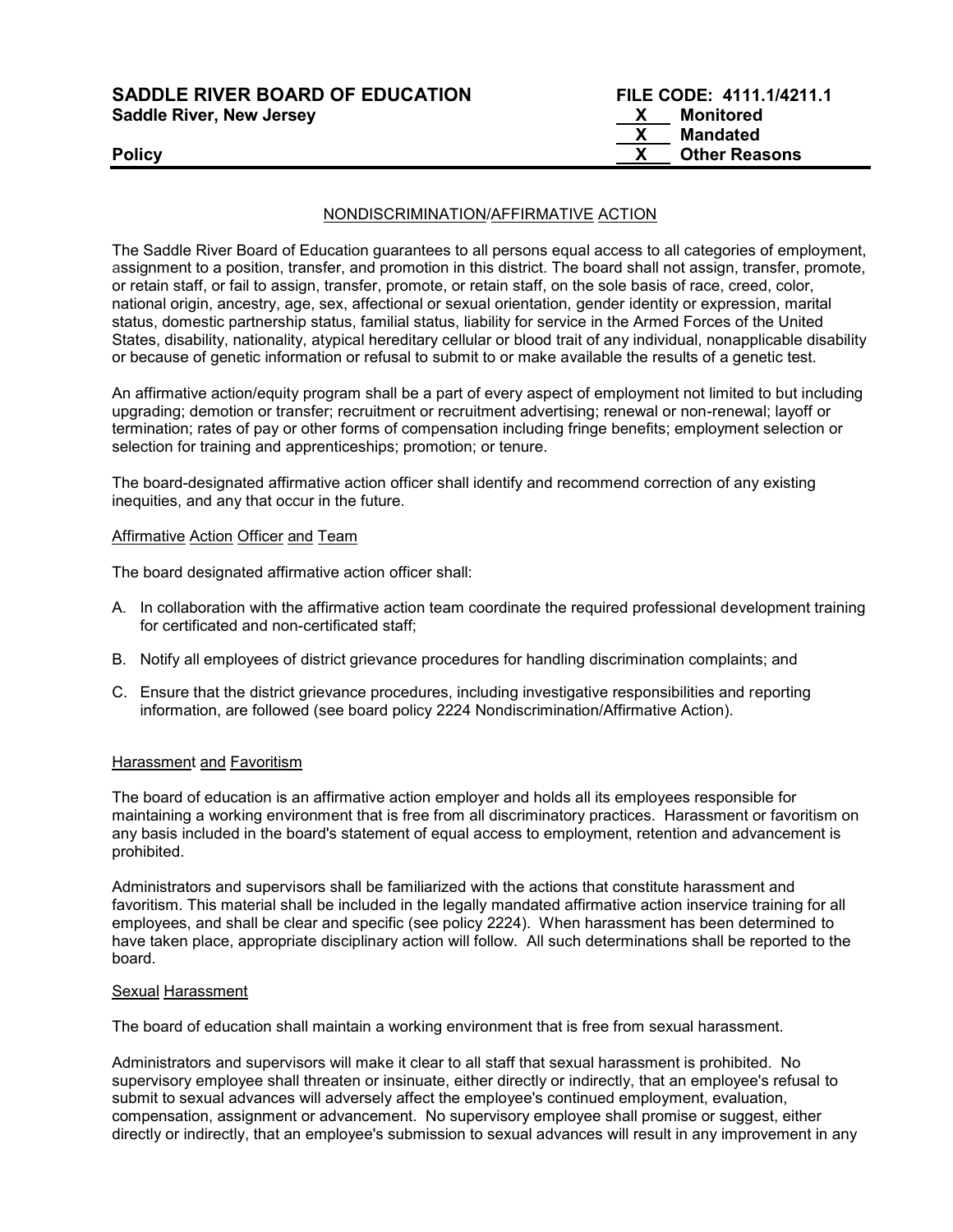term or condition of employment of an employee. Sexually harassing conduct committed by nonsupervisory personnel is also prohibited.

Sexual harassment shall include, but not be limited to, unwelcome sexual advances, requests for sexual favors and other verbal or physical conduct of a sexual nature when:

- A. Submission to the conduct or communication is made a term or condition of employment or education;
- B. Submission to, or rejection of, the conduct or communication is the basis for decisions affecting employment and assignment or education;
- C. The conduct or communication has the purpose or effect of substantially interfering with an individual's work performance or education;
- D. The conduct or communication has the effect of creating an intimidating, hostile or offensive working or educational environment.

Sexual harassment of staff or children interferes with the learning process and will not be tolerated in the schools. Harassment by board members, employees, parents, students, vendors and others doing business with the district is prohibited. Any child or staff member who has knowledge of or feels victimized by sexual harassment should immediately report his/her allegation to the affirmative action officer or building principal. Anyone else who has knowledge of or feels victimized by sexual harassment should immediately report his/her allegation to the chief school administrator or board president. Employees whose behavior is found to be in violation of this policy will be subject to the investigation procedure which may result in discipline, up to and including dismissal. Other individuals whose behavior is found to be in violation of this policy will be subject to appropriate sanctions as determined and imposed by the chief school administrator/board. Law enforcement shall be summoned when appropriate. This policy statement on sexual harassment shall be distributed to all staff members.

Staff or pupils may file a formal grievance related to harassment on any of the grounds addressed in this policy. The affirmative action officer will receive all complaints and carry out a prompt and thorough investigation, and will protect the rights of both the person making the complaint and the alleged harasser.

Findings of discrimination or harassment will result in appropriate disciplinary action.

Staff may file a formal grievance related to sexual harassment. The affirmative action officer will receive all complaints and carry out a prompt and thorough investigation and will protect the rights of both the person making the complaint and the alleged harasser.

Findings of discrimination in the form of sexual harassment will result in appropriate disciplinary action.

#### **Pregnancy**

The board prohibits discrimination against pregnant women and those who suffer medical conditions related to pregnancy and childbirth. The superintendent or his or her designee shall ensure that reasonable accommodation are made that will allow them to maintain a healthy pregnancy or recovery from childbirth, without being removed from their positions, placed on unpaid leave, or fired.

The district shall provide reasonable accommodations to pregnant women and those who suffer medical conditions related to pregnancy and childbirth, such as bathroom breaks, breaks for increased water intake, periodic rest, assistance with manual labor, job restructuring or modified work schedules, and temporary transfers to less strenuous or hazardous work.

Requested accommodations that cause the district an undue hardship are not required by law and shall not be provided.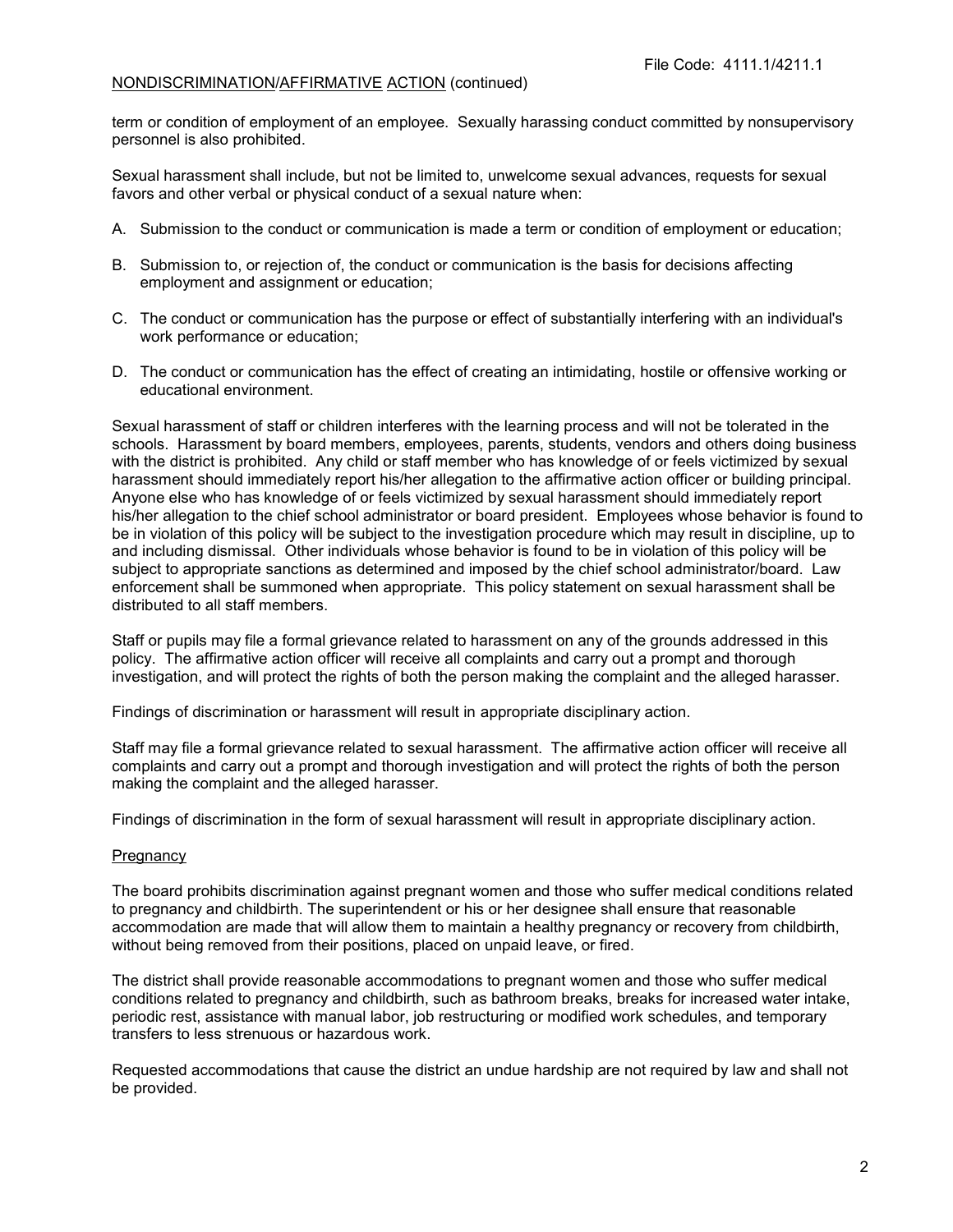#### Employment and Contract Practices

The board shall ensure all persons, regardless of race, creed, color, national origin, ancestry, age, marital status, affectional or sexual orientation, gender, religion, disability, or socioeconomic status, have equal and bias-free access to all categories of employment and equal pay for equal work among members of the school district's staff.

The board shall not enter into any contract with a person, agency, or organization that discriminates on the basis of race, creed, color, national origin, ancestry, age, marital status, affectional or sexual orientation, gender, religion, disability, or socioeconomic status, either in employment practices or in the provision of benefits or services to students or employees.

The board directs the chief school administrator to ensure that appropriate administrators implement the district's affirmative action policies by:

- A. Adhering to the administrative code in selection of vendors and suppliers; informing vendors and suppliers that their employees are bound by the district's affirmative action policies in their contacts with district staff and pupils (see board policy 3327 Relations with Vendors);
- B. Continuing implementation and refinement of existing practices and affirmative action plans, making certain that all recruitment, hiring, evaluation, training, promotion, personnel-management practices and collective bargaining agreements are structured and administered in a manner that furthers equal employment opportunity principles and eliminates discrimination on any basis protected by law, holding inservice programs on affirmative action for all staff in accordance with law.

#### "Whistleblower" Protection

The board prohibits discrimination or retaliation against any school employee who does any of the following:

- A. A. Discloses or threatens to disclose to a supervisor or to a public body an activity, policy or practice of the board that the employee reasonably believes is in violation of a law, or a rule or regulation established pursuant to law or is fraudulent or criminal, including any activity, policy or practice of deception or misrepresentation which the employee reasonably believes may defraud any shareholder, investor, client, patient, customer, employee, former employee, retiree or pensioner of the employer or any governmental entity;
- B. Provides information to, or testifies before, any public body conducting an investigation, hearing or inquiry into any violation of law, or a rule or regulation established pursuant to law by the board including any violation involving deception of, or misrepresentation; or
- C. Objects to, or refuses to participate in any activity, policy or practice which the employee reasonably believes is in violation of law, rule or regulation; is fraudulent or criminal; or is incompatible with public health, safety or welfare or protection of the environment.

The board shall ensure that notices are posted conspicuously in each school, informing employees that they are protected under the Conscientious Employee Protection Act.

#### Appeals

Grievances related to equity in employment practices shall be submitted to the affirmative action officer. Any individual may petition the Commissioner in writing to resolve a dispute arising related to equity in employment practices.

#### Report on Implementation

The superintendent shall devise regulations, including grievance forms and procedures to implement this policy. He/she shall be responsible for informing staff annually of the identity and location of the affirmative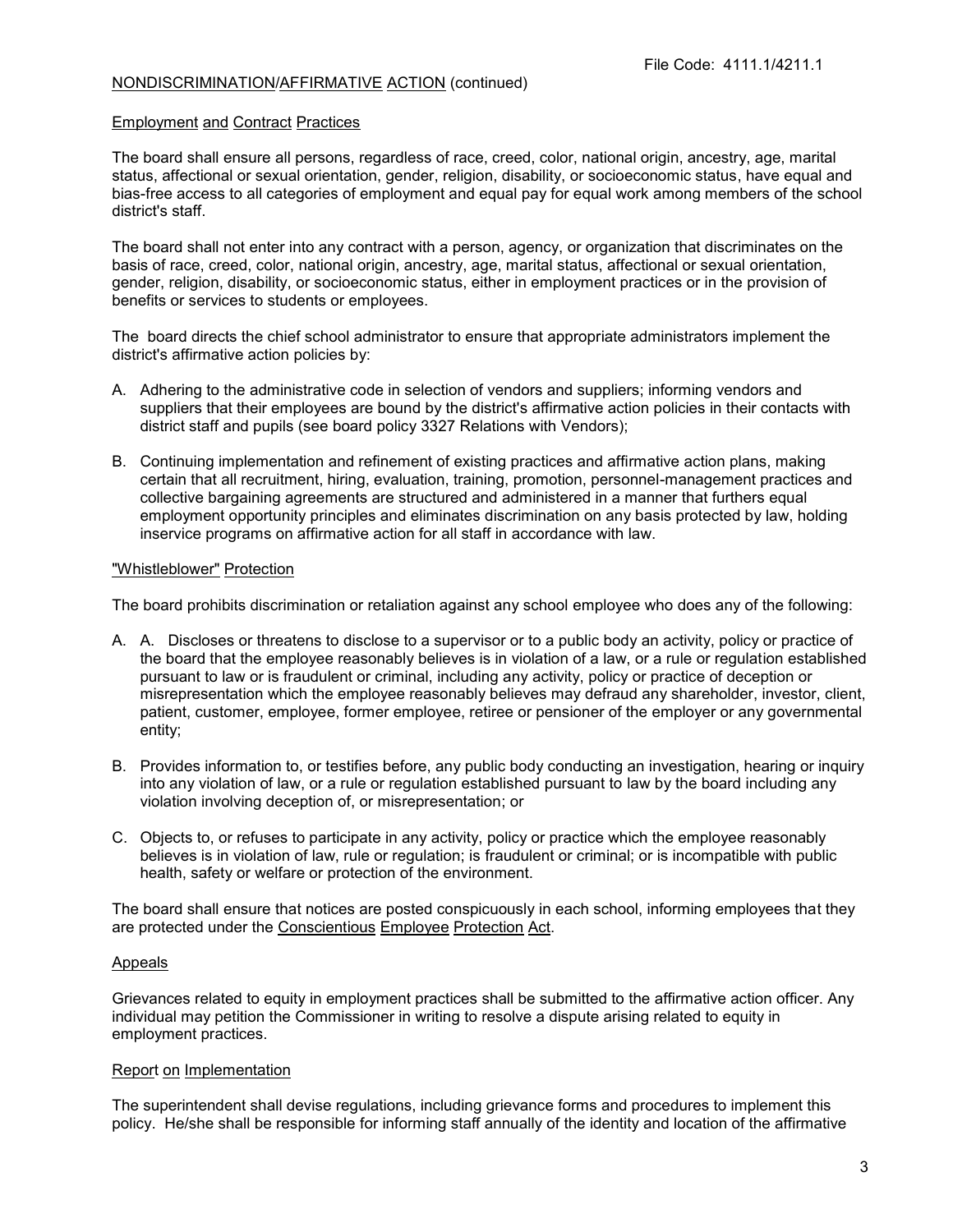action officer and the implementing procedures.

| Adopted:             | March 2007    |
|----------------------|---------------|
| NJSBA Review/Update: | April 2014    |
| Readopted:           | December 2014 |
| Revised/Readopted:   | November 2016 |

# Key Words

Affirmative Action, Nondiscrimination, Employee Nondiscrimination/Affirmative Action, Domestic Partnership Act

|  | Legal References: N.J.S.A. 10:5-1 et seq.                                                                                                                                                                                                                                                                                                                                                                                                                                                                                                                                                                                                                                                                                                           | Law Against Discrimination                                            |  |
|--|-----------------------------------------------------------------------------------------------------------------------------------------------------------------------------------------------------------------------------------------------------------------------------------------------------------------------------------------------------------------------------------------------------------------------------------------------------------------------------------------------------------------------------------------------------------------------------------------------------------------------------------------------------------------------------------------------------------------------------------------------------|-----------------------------------------------------------------------|--|
|  | See particularly:<br>N.J.S.A. 10:5-3, -3.1, -4.1,                                                                                                                                                                                                                                                                                                                                                                                                                                                                                                                                                                                                                                                                                                   |                                                                       |  |
|  | $-12, -27$                                                                                                                                                                                                                                                                                                                                                                                                                                                                                                                                                                                                                                                                                                                                          |                                                                       |  |
|  | N.J.S.A. 18A:6-5                                                                                                                                                                                                                                                                                                                                                                                                                                                                                                                                                                                                                                                                                                                                    | Inquiry as to religion and religious tests prohibited                 |  |
|  | N.J.S.A. 18A:6-6<br>N.J.S.A. 18A:18A-17                                                                                                                                                                                                                                                                                                                                                                                                                                                                                                                                                                                                                                                                                                             | No sex discrimination<br>Facilities for handicapped persons           |  |
|  | N.J.S.A. 18A:26-1                                                                                                                                                                                                                                                                                                                                                                                                                                                                                                                                                                                                                                                                                                                                   | Citizenship of teachers, etc.                                         |  |
|  | <u>N.J.S.A.</u> 18A:26-1.1                                                                                                                                                                                                                                                                                                                                                                                                                                                                                                                                                                                                                                                                                                                          | Residence requirements prohibited                                     |  |
|  | N.J.S.A. 18A:29-2                                                                                                                                                                                                                                                                                                                                                                                                                                                                                                                                                                                                                                                                                                                                   | Equality of compensation for male and female teachers                 |  |
|  | N.J.S.A. 18A:36-20<br>N.J.S.A. 26:8A-1 et seq.                                                                                                                                                                                                                                                                                                                                                                                                                                                                                                                                                                                                                                                                                                      | <b>Discrimination Prohibition</b><br>Domestic Partnership Act         |  |
|  | N.J.S.A. 34:19-1 et seq.                                                                                                                                                                                                                                                                                                                                                                                                                                                                                                                                                                                                                                                                                                                            | <b>Conscientious Employee Protection Act</b>                          |  |
|  | See particularly:                                                                                                                                                                                                                                                                                                                                                                                                                                                                                                                                                                                                                                                                                                                                   |                                                                       |  |
|  | N.J.S.A. 34:19-3                                                                                                                                                                                                                                                                                                                                                                                                                                                                                                                                                                                                                                                                                                                                    |                                                                       |  |
|  | N.J.A.C. 6A:7-1.1 et seq.<br>See particularly:                                                                                                                                                                                                                                                                                                                                                                                                                                                                                                                                                                                                                                                                                                      | Managing for Equality and Equity in Education                         |  |
|  | N.J.A.C. 6A:7-1.4, -1.5, -1.6, -1.8                                                                                                                                                                                                                                                                                                                                                                                                                                                                                                                                                                                                                                                                                                                 |                                                                       |  |
|  | <u>N.J.A.C.</u> 6A:30-1.1 <u>et seq.</u>                                                                                                                                                                                                                                                                                                                                                                                                                                                                                                                                                                                                                                                                                                            | Evaluation of the Performance of School Districts                     |  |
|  | N.J.A.C. 6A:32-14.1                                                                                                                                                                                                                                                                                                                                                                                                                                                                                                                                                                                                                                                                                                                                 | Review of mandated programs and services                              |  |
|  | Executive Order 11246 as amended<br>29 U.S.C.A. 201 - Equal Pay Act of 1963 as amended<br>20 U.S.C.A. 1681 et seq. - Title IX of the Education Amendments of 1972<br>42 U.S.C.A. 2000e et seq. - Title VII of the Civil Rights Act of 1964 as amended by the<br><b>Equal Employment Opportunities Act of 1972</b><br>29 U.S.C.A. 794 et seq. - Section 504 of the Rehabilitation Act of 1973<br>20 U.S.C.A. 1401 et seq. - Individuals with Disabilities Education Act<br>42 U.S.C.A. 12101 et seq. - Americans with Disabilities Act (ADA)<br>Meritor Savings Bank v. Vinson, 477 U.S. 57 (1986)<br>School Board of Nassau County v. Arline, 480 U.S. 273 (1987)<br>Vinson v. Superior Court of Alameda County, 740 P. 2d 404 (Cal. Sup. Ct. 1987) |                                                                       |  |
|  |                                                                                                                                                                                                                                                                                                                                                                                                                                                                                                                                                                                                                                                                                                                                                     |                                                                       |  |
|  |                                                                                                                                                                                                                                                                                                                                                                                                                                                                                                                                                                                                                                                                                                                                                     |                                                                       |  |
|  |                                                                                                                                                                                                                                                                                                                                                                                                                                                                                                                                                                                                                                                                                                                                                     |                                                                       |  |
|  |                                                                                                                                                                                                                                                                                                                                                                                                                                                                                                                                                                                                                                                                                                                                                     |                                                                       |  |
|  |                                                                                                                                                                                                                                                                                                                                                                                                                                                                                                                                                                                                                                                                                                                                                     |                                                                       |  |
|  |                                                                                                                                                                                                                                                                                                                                                                                                                                                                                                                                                                                                                                                                                                                                                     |                                                                       |  |
|  |                                                                                                                                                                                                                                                                                                                                                                                                                                                                                                                                                                                                                                                                                                                                                     |                                                                       |  |
|  |                                                                                                                                                                                                                                                                                                                                                                                                                                                                                                                                                                                                                                                                                                                                                     |                                                                       |  |
|  |                                                                                                                                                                                                                                                                                                                                                                                                                                                                                                                                                                                                                                                                                                                                                     |                                                                       |  |
|  | Taxman v. Piscataway Bd. of Ed., 91 F. 3d 1547 (3d Cir. 1996)                                                                                                                                                                                                                                                                                                                                                                                                                                                                                                                                                                                                                                                                                       |                                                                       |  |
|  |                                                                                                                                                                                                                                                                                                                                                                                                                                                                                                                                                                                                                                                                                                                                                     | Saxe v. State College Area School Dist., 240 F. 3d 200 (3d Cir. 2001) |  |